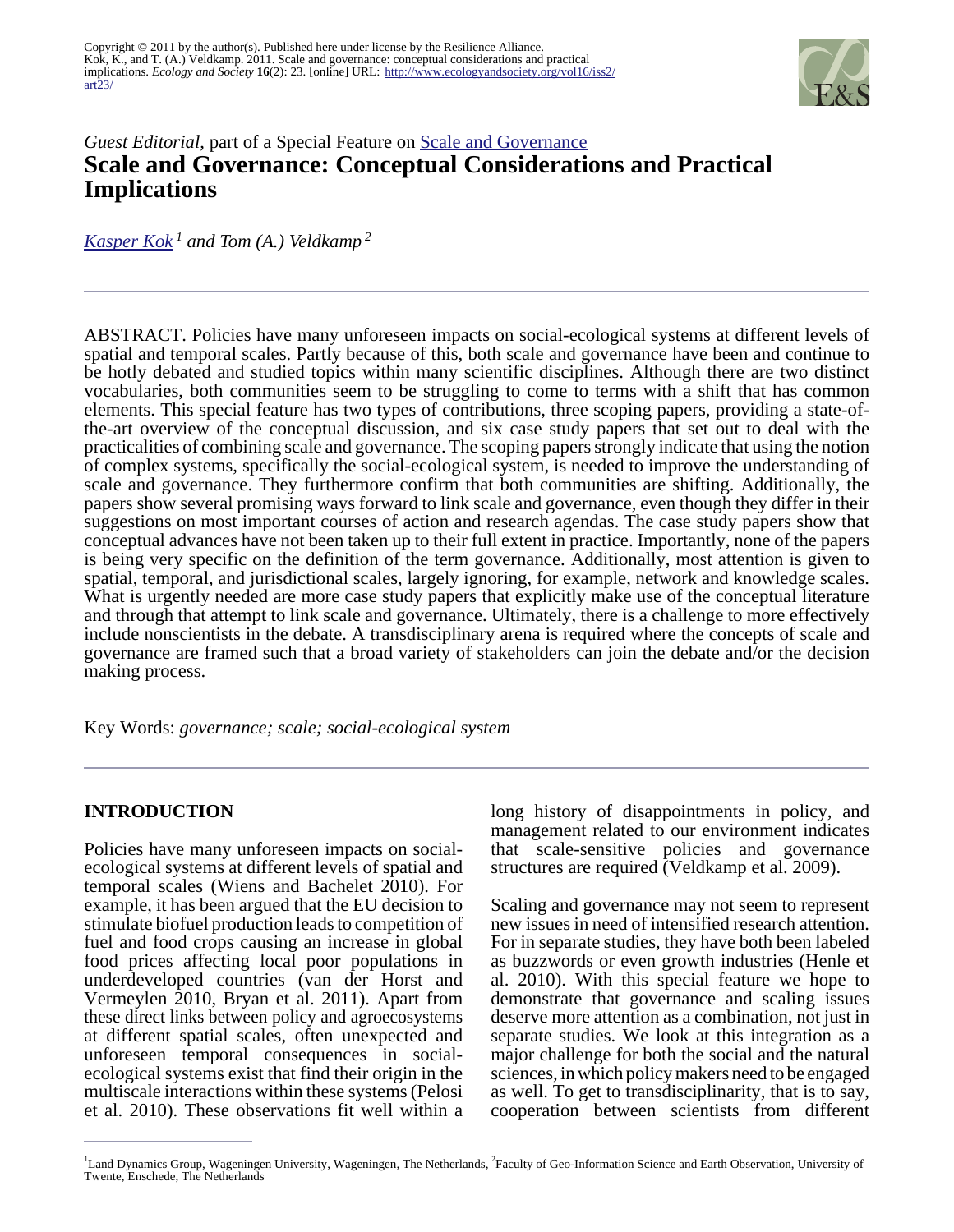disciplines as well as policy makers and citizens, innovative vigorous communication between scientists from the natural sciences and the humanities is needed.

#### **Scale**

Scales and scaling as determining factors behind many environmental problems have become prominent issues in recent literature (Gibson et al. 2000, Cash et al. 2006, Verburg et al. 2006, Kok et al. 2007). Among scientists and policy makers alike, awareness has grown that current environmental problems manifest themselves at various scales and that action should account for these scales to accurately deal with them (Moreno-Mateos and Comin 2010, Louzao et al. 2011). The multitude of scale-sensitive issues, the sheer complexity of the issue, and the potentially large number of scales that can and sometimes should be considered have spawned an impressive body of evidence (e.g., Gibson et al. 2000, Biggs et al. 2007, Gabriel et al. 2010). Key publications that introduced scaling issues include the groundbreaking work on the Hierarchy Theory by Allen and Starr (1982) and later Robert O'Neill (1988). This theory influenced a range of disciplines including landscape modelers (Verburg and Veldkamp 2005); scenario developers (Kok et al. 2006); and other spatially oriented disciplines such as erosion studies (Schoorl and Veldkamp 2006). The awareness of scale issues gave rise to the recognition of disciplinary related scales, so-called 'scapes.' This introduced scalesensitive but mono-disciplinary system perceptions such as seascape, soilscape, or mindscape (Veldkamp 2009, Louzao et al. 2011). Thus, the practice of scale-related research in environmental sciences departs from a set of influential theories from ecology. Initially, scale research yielded a wealth of scaling techniques and models in the search for appropriate disciplinary scales to detect relevant levels of organization. The shift toward more integrated theory and practice was initiated by the inclusion of the human factor. As a result, levels of organization became clearer, systems became more complex, and interdisciplinarity a necessity. This culminated in a new research paradigm that advocates cross-scale, integrated methods, including stakeholders (see Baker et al. 2010), accepting an irreducible complexity of the system with humans and powerful actors that can and possibly should influence the system under study (Katz and Fischhendler 2011). In social sciences the scale

issue is less extensively discussed, but with the notable exceptions of political geography and literature on public administration (see Brenner 2001, Jessop 2005). Topics like the organization of public administration across temporal-spatial scales are extensively addressed.

Recently, a small but significant number of papers have addressed the use of scale from an epistemological point of view (see Sayre 2005, Manson 2008, Silver 2008). All note the ontological tension between logical positivism and realism on the one hand, and constructivism and relativism on the other. Particularly political geographers have thoroughly addressed the idea that scales are socially constructed, a notion that is gaining importance. Recognizing the domination of ecological theories, Sayre (2005) for example, states that ecology goes astray if it mistakes the scales of natural processes as sufficient grounds for positivist-reductionist metaphysics. Manson (2008) introduces a 'scale continuum', in which the Hierarchy Theory is placed in the middle, which is thus being put forward as applicable to a range of research questions. Future research will have to show what practical methodologies are needed to deal with this tension.

In short, scale has been and continues to be a hotly debated and studied topic within many scientific disciplines. However, the nature of the debate has markedly changed, at least in part because of the increased interdisciplinary nature of the bulk of the scale-related research. Importantly, scale-related research has to come to terms with epistemologically opposing views on the existence of scale.

#### **Governance**

One of the buzzwords of the 2000s in political sciences, public administration, political geography, and human ecology alike is the concept of governance (Ostrom 1999, Pierre 2000, Hooghe 2003, Folke et al. 2005). Additionally, the concept of governance is used and defined within economic sciences such as institutional economics (e.g., Dixit 2004) and ecological economics (Costanza et al. 1999). As a result, there are many definitions of governance. Van Kersbergen and van Waarden (2004) for instance distinguish between nine forms of governance. Pierre (2000) speaks of a "governance continuum", with state-centric approaches at the one end and society-centered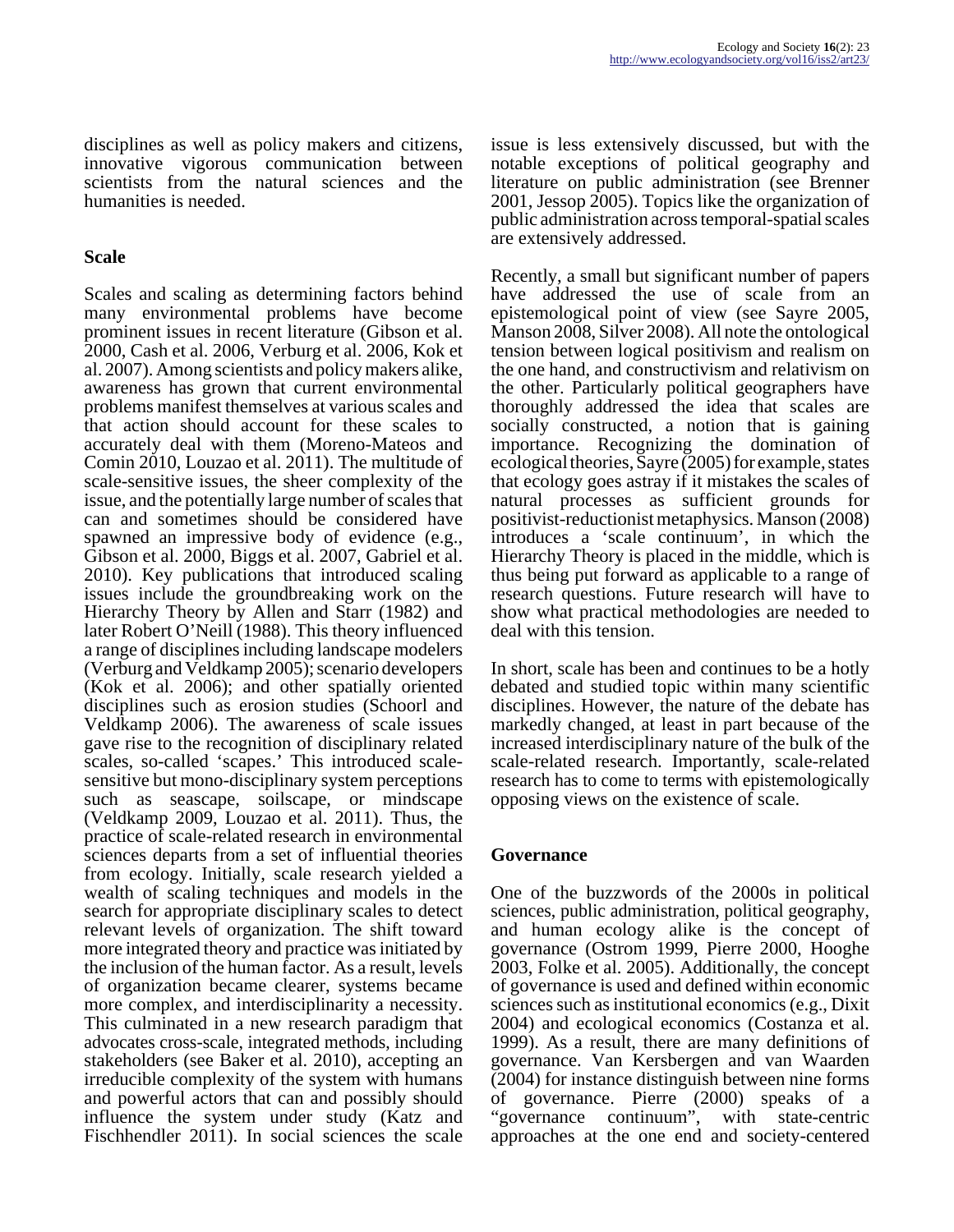perspectives at the other. State-centric approaches focus on the question 'how states govern.' From this perspective, states do things differently nowadays because they operate in different network formations and use other instruments. However, in this perspective the state is still the engine that keeps the motor running. In contrast, society-centered perspectives even consider the possibility of 'governance without government' (Rhodes 1996).

A particular type of governance concept that has been thriving in research since the 1990s is multilevel governance, accentuating the multilevel or multiscale character of societal problems and the corresponding need to address these problems at multiple levels. It has been suggested that there has been a shift from government to governance. The shift is mostly explained in terms of changes in the relations between governing levels, which no longer represent a hierarchy.

In short, governance has likewise been and continues to be a hotly debated and studied topic within different disciplines. Similarly, it can be argued that changes in the nature of the discussion are related to the increased attention for complex, multiscale system definitions, which in turn is challenging the conceptualization of notions such as system, level, and scale.

#### **Scale and governance**

There are clearly two distinct vocabularies, one with regard to scaling and one with regard to governance. However, the conclusion seems valid that both communities are struggling to come to terms with a shift that has common elements. To further elaborate on this hypothesis, the special feature has two types of contributions, three scoping papers and six case study papers. The scoping papers all set out to provide a state-of-the-art overview and conceptual discussion of the efforts to link scale and governance from four different angles, i.e., geographical, ecological, social, and economic, thus giving body to the elaboration of theoretical and conceptual issues. The case study papers are a collection of studies that all specifically set out to deal with the practicalities of scale and governance and their interactions. Contributions include papers by researchers from within the scale and governance program (Mandemaker et al. 2011, van Lieshout et al. 2011), or that are closely related to it. Together they provide a significant contribution to a range of possible practical solutions when dealing with scale and/or governance.

## **SCOPING PAPERS: CONCEPTUAL CONSIDERATIONS**

The three scoping papers (Termeer et al. 2010, Buizer et al. 2011, Veldkamp et al. 2011) all provide an evaluation of the conceptual issues of linking scale and governance, but from four different starting points covering a broad range of disciplines. In Buizer et al. (2011), scale is introduced using ecological theories, mainly the Hierarchy Theory, whereas governance is predominantly described from using insights from the political sciences. Veldkamp et al. (2011) discuss scale from a geographical/ecology perspective, but the focus is on bridging the gap toward economic governance. Termeer et al. (2010) provide a broad overview of different types of governance, treating scale from a multilevel governance perspective.

There are a number of interesting similarities between the three scoping papers. First, all three papers emphasize the growing complexity of the system and the changing but increasing role of governance and scale in research that attempts to understand the functioning of such a system. Interestingly, all papers present the notion of socialecological system as a central concept. Particularly because of the disciplinary differences between the scoping papers, this shows a number of things:

- **1.** All perspectives agree that systems are complex and need to be studied as such.
- **2.** The notion of the social-ecological system has successfully engaged scientists from a variety of backgrounds, and provides the necessary basis to address both scale and governance issues.
- **3.** There is indeed a shift in both the way scale and governance are conceptually framed because all papers discuss the notions dynamically.

 Second, despite the long history and the overwhelming number of scale-related papers, all three scoping papers use Cash et al. (2006) as the benchmark of the state of the art. For governance, on the other hand, a large number of papers from a variety of disciplines are used to demonstrate the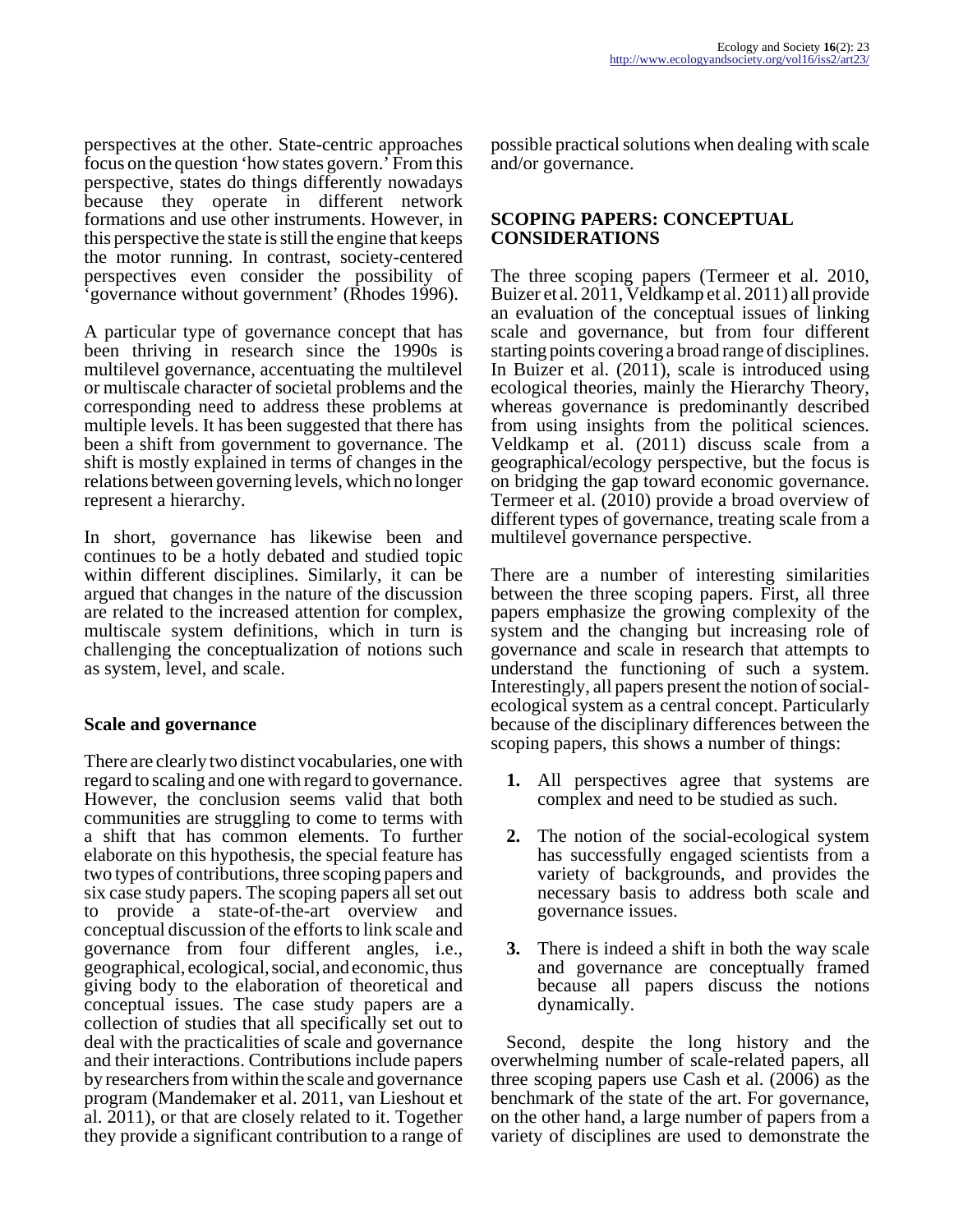recent advances. Moreover, the scoping papers are very strong on emphasizing the large diversity in ways that governance is understood in literature. All maneuver carefully in defining how governance will be treated. This seems to hint at the fact that compared with governance, there is more consensus on how scale-related issues can be treated or in the very least, that there is more agreement on use of terminology.

Third, all scoping papers stress that there is no silver bullet solution, with a different view on both scale and governance being appropriate depending on the specific case. Buizer et al. (2011) are strongest on this view by presenting and discussing a framework. Termeer et al. (2010) confirm that there is no best governance approach, drawing an analogue with a similar conclusion on scale by Cash et al. (2006), while also Veldkamp et al. (2011) conclude that there is no single, correct, or best solution.

Finally, and perhaps most importantly, all scoping papers conclude that there is sufficient and promising common ground for further collaboration and integration of scale and governance, not only among scientists, but with policy makers and other relevant stakeholders as well.

Interestingly, despite all commonalities on the description of the state of the art, analysis of the conceptual issues, and the similar starting point, the concretely proposed research agendas differ considerably. Veldkamp et al. (2011) are most clearcut and propose among others a clearer communication to policy makers and further elaboration of spatial and temporal scale issues. Buizer et al. (2011) make a strong case for introducing "knowledge claims" by creating arenas for the testing and recognition of knowledge claims rather than knowledge. Termeer et al. (2010), finally, make a case that norms need to be developed that allow for evaluating and judging of governance effectiveness.

Summarizing, the three scoping papers confirm that using the notion of complex systems, and particularly the social-ecological system, is a precondition when the understanding of scale and governance is to be improved. They furthermore confirm that both scale and governance are shifting. It also seems more than reasonable to assume that no single solution will exist, either for scale-related issues, governance issues, or in a combination. Most likely because of this, the papers differ in their

suggestions on most important courses of action and research agendas.

## **CASE STUDY PAPERS: PRACTICAL IMPLICATIONS**

Conceptually, all case study papers address the issues of both scale and governance, but the focus and conceptual understanding differs. Of the six case study papers, roughly four deal predominantly with scale (de Blaeij et al. 2011, Turnhout and Boonman-Berson 2011, van Apeldoorn et al. 2011, van Lieshout et al. 2011) and two with governance (Mandemaker et al. 2011, van der Veen and Tagel 2011). The papers show the application of a wide variety of methods, thus also spawning multiple disciplines and theoretical starting points. Methods range from model development and application and a statistical empirical analysis to semistructured interviews. The case studies are somewhat limited in geographical coverage: three are in the Netherlands; two are global; one is in Ethiopia. As with the scoping papers, however, there are a number of general observations that are valid across the six case study papers.

#### *On the conceptual starting points*

Despite an agreement on the starting point of complex systems and their properties, there is only one case study paper that does so systematically (van Apeldoorn et al. 2011). In fact, in all other case study papers there is barely any reference to the literature on social-ecological systems and their complexity. Although this does not indicate a lack of understanding, it does hint at an apparent difficulty of embedding the results in the broader concepts that are implicitly used. Similarly, the paper by Cash et al. (2006) is directly used to frame research in only one case (de Blaeij et al. 2011).

#### *On governance*

None of the case study papers is very specific on the definition of the term governance. It is either not explicitly referred to or only a general way, mostly using terms such as 'quality of governance' or 'good governance.' Often governance is treated as synonymous with policy, which is a rather narrow perspective given the broad disciplinary notions as provided in the conceptual papers. At least for the case studies presented here, there seems to either be confusion on how to use the body of literature on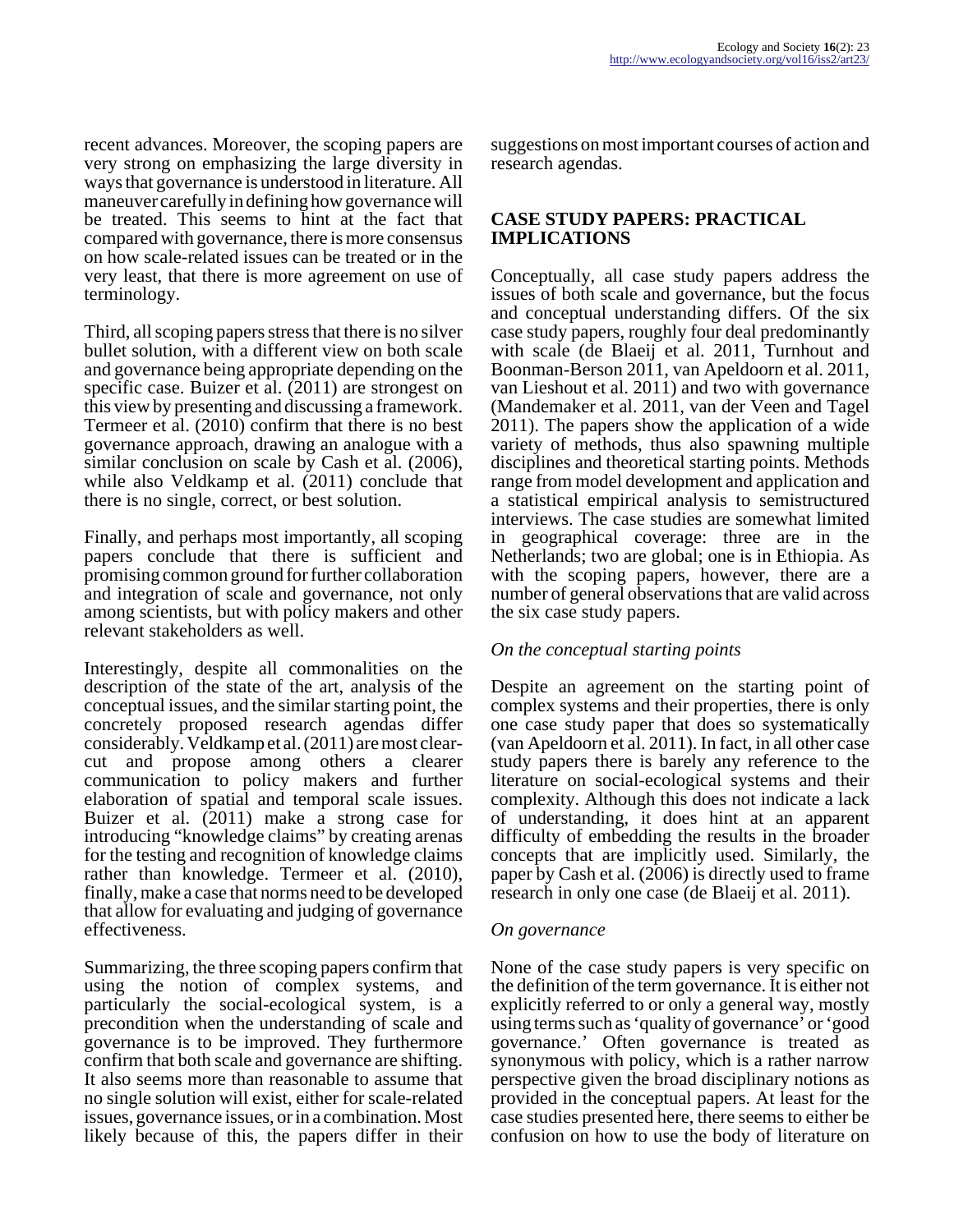| Paper                                                                                                                  |       | Scales as mentioned in Cash et al. (2006) |        |       |      |       |       |                                                |
|------------------------------------------------------------------------------------------------------------------------|-------|-------------------------------------------|--------|-------|------|-------|-------|------------------------------------------------|
|                                                                                                                        | space | time                                      | juris. | inst. | man. | netw. | know. | other                                          |
| Van Apeldoorn et al. 2011                                                                                              | X     | X                                         |        |       | X    |       |       |                                                |
| Mandemaker et al. 2011                                                                                                 | X     | X                                         | X      | X     |      |       |       |                                                |
| Van der Veen and Tagel 2011                                                                                            | X     | X                                         | X      |       |      |       |       |                                                |
| De Blaeij et al. 2011                                                                                                  | X     |                                           | X      | X     |      |       | X     | (spatial) beneficiaries,<br>ecosystem services |
| Turnhout and Boonman-Berson 2011                                                                                       | X     |                                           | X      |       |      |       |       |                                                |
| Van Lieshout et al. 2011                                                                                               | X     |                                           | X      |       |      |       |       | agricultural                                   |
| $juris. = jurisdictional$<br>$inst. = institutional$<br>$man. = management$<br>$netw = network$<br>$know. = knowledge$ |       |                                           |        |       |      |       |       |                                                |

**Table 1.** Scales as mentioned in Cash et al. (2006) and their occurrence in the six case study papers.

governance at a case study level, or a lack of compatibility between methods employed and governance related concepts.

#### *On scale*

Scale has been treated very differently in the papers. In two cases scale is regarded as either constructed (Turnhout and Boonman-Berson 2011), or in the very least framed (van Lieshout et al. 2011). In other papers a more realist stance is taken, assuming that scales and levels exist in reality and can be discovered and modeled (notably van Apeldoorn et al. 2011).

#### *On challenges for future research*

All papers provide challenges for future research. Interestingly, most are related to scale rather than to governance. Two papers (De Blaeij et al. 2011, van Lieshout et al. 2011) specifically mention both cross-scale and cross-level challenges, mostly concerning the jurisdictional scale. This focus on jurisdictional scale is corroborated by two other papers (Mandemaker et al. 2011, van der Veen and Tagel 2011). Turnhout and Boonman-Berson, however, are not in favor of this focus on concepts

and warn for decontextualization and alienation from the practical issues.

Because all papers refer to Cash et al. (2006) in their definition of the relevance of scale, it is worthwhile to check which types of scales as proposed by Cash and his colleagues are used in the case study papers. As can be seen in Table 1, all case studies explicitly mention the importance of spatial scale, while almost all case studies mention jurisdictional scale, either explicitly or implicitly by giving importance to, for example, the national scale. Temporal scale issues are addressed, mostly implicitly, in three papers (Mandemaker et al. 2011, van Apeldoorn et al. 2011, van der Veen and Tagel 2011). Management, institutional, knowledge, and temporal scale are mentioned only one to two times, whereas networks are not mentioned at all. This small sample confirms Cash et al. who state that "... most attention given to scale in studies of humanenvironment interactions has focused on spatial, temporal, and jurisdictional issues."

There is, however, another possible explanation for the absence of more network-related scales. There is a large and growing body of literature on, for example, social network analysis and flows of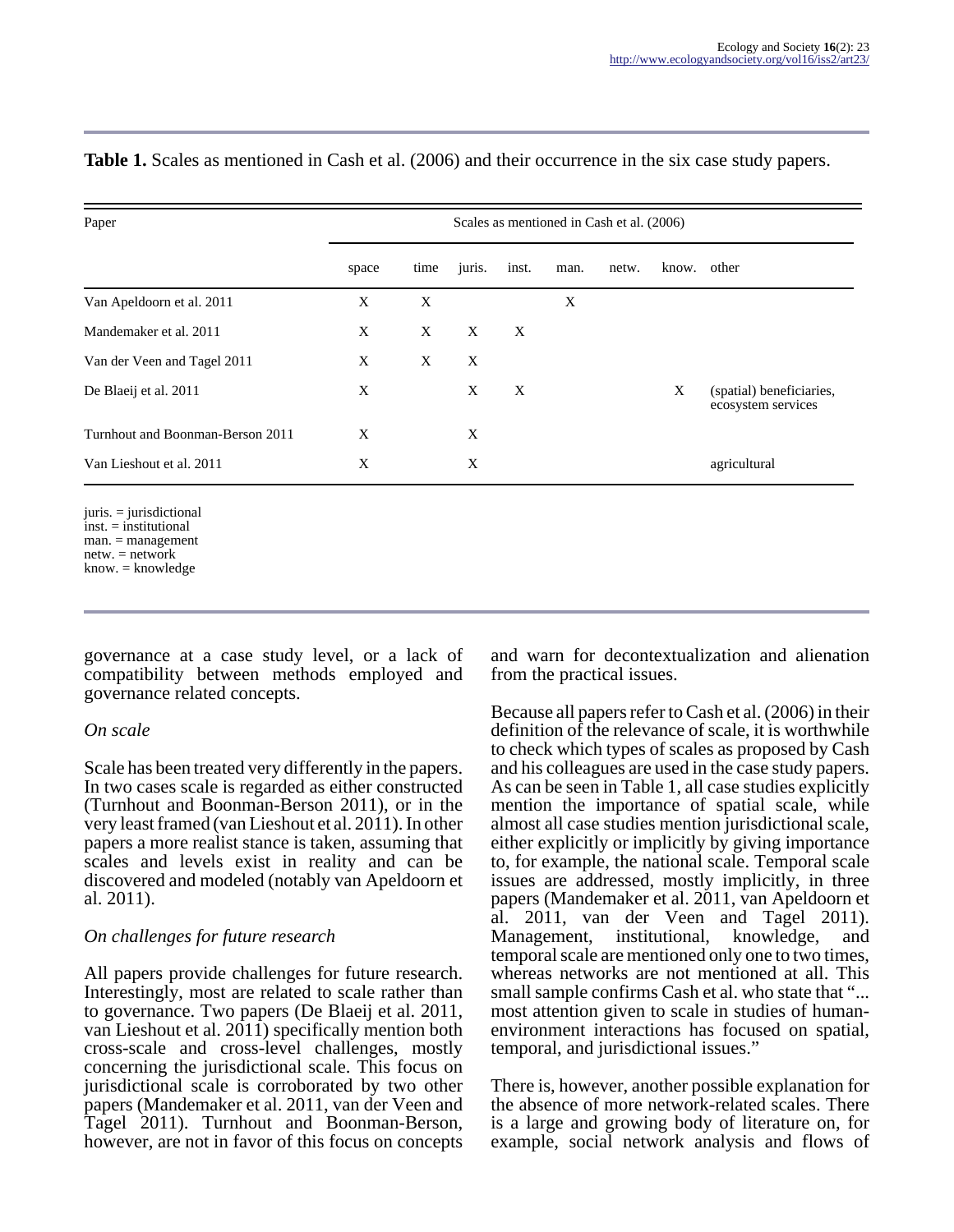**Fig. 1.** Schematic illustration of conceptual shifts and practical implications related to the concepts of scale and governance and their interactions. White circles relate to levels of governance; grey circles to levels of scale.



information and knowledge (e.g., Borgatti and Foster 2003, Crona and Hubacek 2010). These explicitly address networks and knowledge scales, yet more often than not they are not spatially explicit and static. Similarly, multiagent systems are focusing on interactions between agents (Hare and Deadman 2004). As such, there is no shortage on literature addressing these scales, both conceptually and practically. The case studies here seem to demonstrate a dependency between spatial scale, i.e., the starting point of all case studies, and jurisdictional scale, where institutions play a minor role, while networks and knowledge are not analyzed at all. In other words, there seems to be a divide in scale-related research with two somewhat separate communities, one operating from a biophysical, spatial starting point, analyzing the role of temporal and jurisdictional scales, and one operating from a social, nonspatial starting point, analyzing the role of networks and information flows, e.g., through social learning. It might well be that these disciplinary-dependent differences in

starting point and methods employed are the underlying causes for the difficulty in bridging the gap between scale and governance.

# **CONCLUSIONS**

Conceptually, large steps forward are made, first with social-ecological systems and scale, and the scoping papers show several promising ways forward to link scale and governance. Important is the observation of recent shifts that have brought both communities closer together and that perhaps makes joint research on scale and governance a necessity. Nevertheless, it seems that these conceptual advances have not been taken up to their full extent in case study work. Practical implications are still in their infancy and research tends to predominantly focus on either scale or governance, while scale-related studies again seem to fall into two separate categories. Figure 1 illustrates the conceptual shifts and practical implications.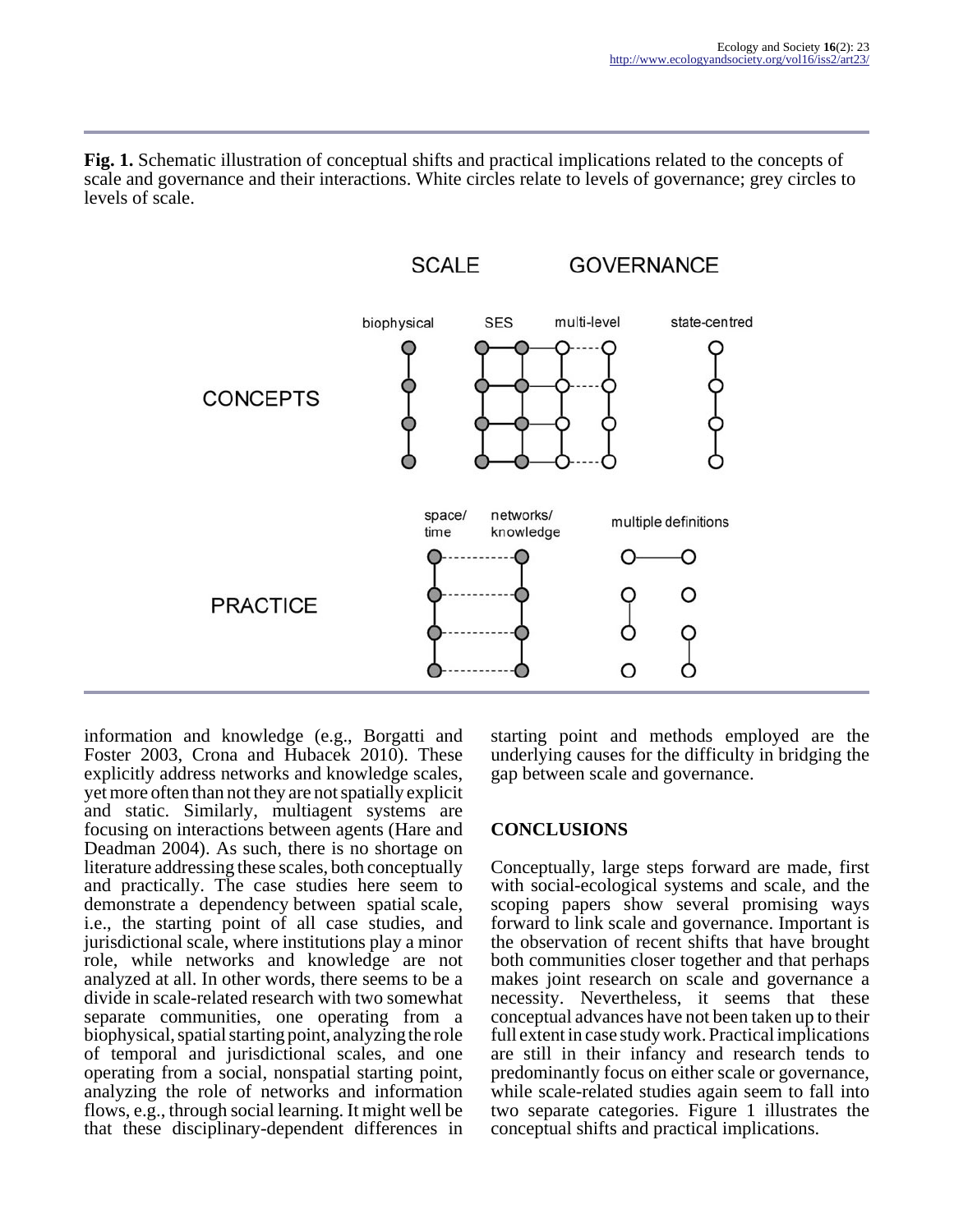The concept of scale seems to be relatively univocally understood and applied. The paper of Cash et al. (2006) is leading and seems to offer the necessary tools. All case study papers demonstrate this. Particularly De Blaeij et al. (2011) nicely illustrate how Cash's concepts can be used to identify cross-scale and cross-level issues. Additionally, however, most papers that touch upon the subject of scale seem to agree that it is most constructive to start from the premise that scales are framed and that the challenge is in knowledge claims rather than in how reality works. This allows bypassing the issue whether scales are real or constructed. Accepting this notion, communication and negotiation, and therefore framing and knowledge claims, then are key in any cross-scale, multidisciplinary research. This could also fuel discussions such as initiated by Steve Manson (2008) and lead to insights on which type of concepts are able to best communicate the differences and then seek for bridging concepts and tools. Relative to scale, the concept of governance is less advanced in this respect. Particularly the lack of a single definition leads to vague use of the term in the case study papers. Conceptual advances clearly are needed.

The scoping papers stress that there is no silver bullet solution, and different views on both scale and governance might be appropriate depending on the specific case. The case studies corroborate this finding with their broad variety of methods and conclusions of future research. However, the case studies also show that the link between new and shifting concepts and practical implications needs to be strengthened. What is urgently needed are more case study papers that explicitly make use of the conceptual literature while providing experimental insights in the value of these concepts (see de Blaeij et al. 2011, van Apeldoorn et al. 2011).

Apart from the need for more communication between the various scientific disciplines involved in scaling and governance issues, there is a clear challenge ahead to more effectively include nonscientists in the debate. A transdisciplinary arena is required in which the concepts of scale and governance are framed such that a broad variety of stakeholders can join the debate and/or the decision making process.

*Responses to this article can be read online at: [http://www](http://www.ecologyandsociety.org/vol16/iss2/art23/responses/).ecologyandsociety.org/vol16/iss2/art23/ responses/*

## **LITERATURE CITED**

Allen, T. F. H., and T.B. Starr. 1982. *Hierarchyperspectives for ecological complexity.* University of Chicago Press, Chicago, Illinois, USA.

Baker, M., S. Hincks, and G. Sherriff. 2010. Getting involved in plan making: participation and stakeholder involvement in local and regional spatial strategies in England. *Environment and Planning C: Government and Policy* 28 (4):574-594.

Biggs, R., C. Raudsepp-Hearne, C. Atkinson-Palombo, E. Bohensky, E. Boyd, G. Cundill, H. Fox, S. Ingram, K. Kok, S. Spehar, M. Tengö, D. Timmer, and M. Zurek. 2007. Linking futures across scales: a dialog on multiscale scenarios. *Ecology and Society* 12(1): 17. [online] URL: [http://www.ecolog](http://www.ecologyandsociety.org/vol12/iss1/art17/) [yandsociety.org/vol12/iss1/art17/](http://www.ecologyandsociety.org/vol12/iss1/art17/).

Borgatti, S. P., and P. C. Foster. 2003. The network paradigm in organizational research: a review and typology. *Journal of Management* 29(6):991-1013.

Brenner, N. 2001. The limits to scale? Methodological reflections on scalar structuration. *Progress in Human Geography* 25:591-614.

Bryan, B. A., N. D. Crossman, D. King, W. S. Meyer. 2011. Landscape futures analysis: assessing the impacts of environmental targets under alternative spatial policy options and future scenarios. *Environmental Modelling and Software* 26(1):83-91.

Buizer, M., B. Arts, and K. Kok. 2011. Governance, scale, and the environment: the importance of recognizing knowledge claims in transdisciplinary arenas. *Ecology and Society* 16(1): 21. [online] URL: [http://www.ecologyandsociety.org/vol16/iss1/](http://www.ecologyandsociety.org/vol16/iss1/art21/) [art21/.](http://www.ecologyandsociety.org/vol16/iss1/art21/)

Cash, D. W., W. Adger, F. Berkes, P. Garden, L. Lebel, P. Olsson, L. Pritchard, and O. Young. 2006. Scale and cross-scale dynamics: governance and information in a multilevel world. *Ecology and Society* 11(2): 8. [online] URL: [http://www.ecology](http://www.ecologyandsociety.org/vol11/iss2/art8/) [andsociety.org/vol11/iss2/art8/](http://www.ecologyandsociety.org/vol11/iss2/art8/).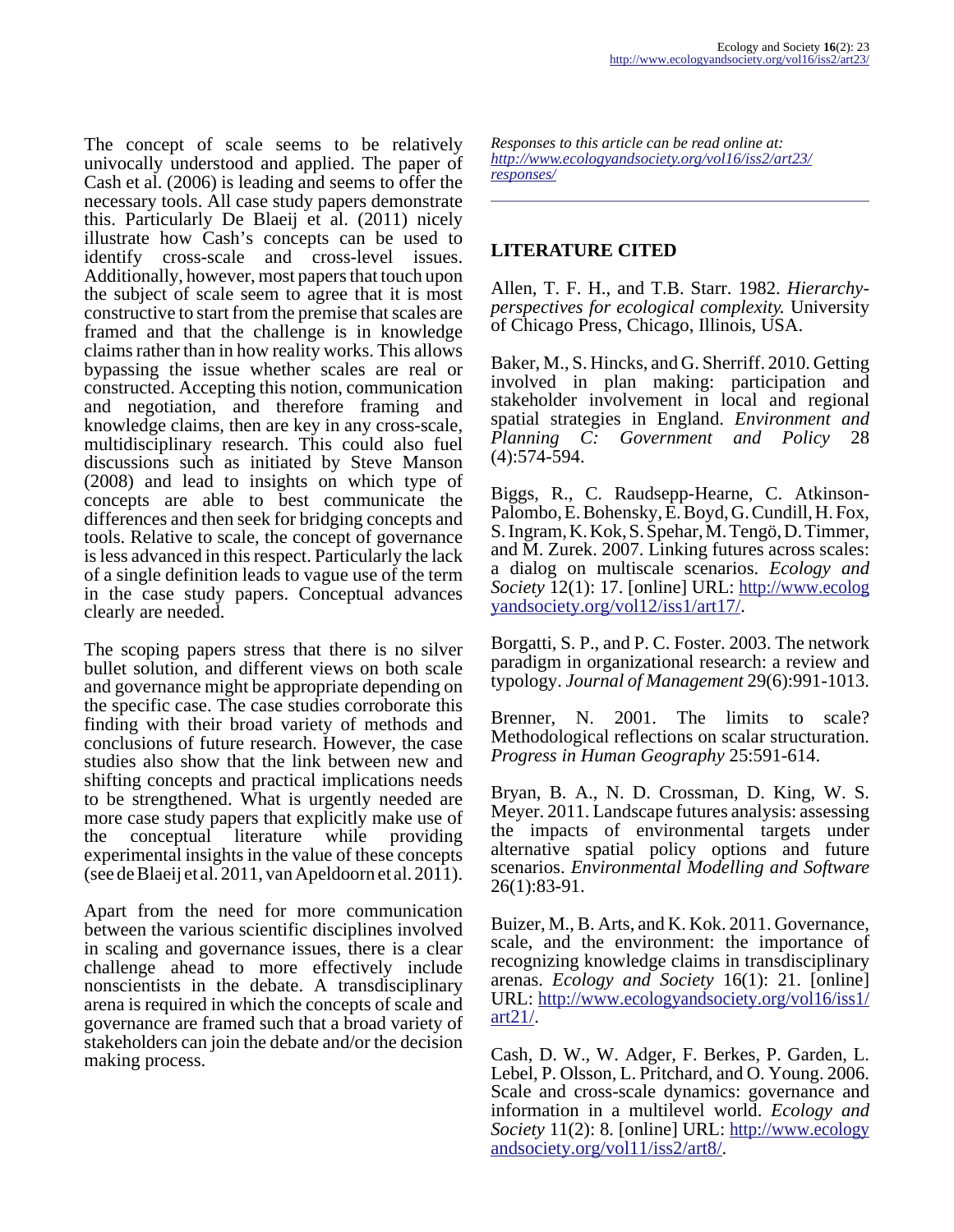Costanza, R., F. Andrade, P. Antunes, M. van den Belt, D. Boersma, D. F. Boesch, F. Catarino, S. Hanna, K. Limburg, B. Low, M. Molitor, G. Pereira, S. Rayner, R. Santos, J. Wilson, and M. Young. 1999. Ecological economics and sustainable governance of the oceans. *Ecological Economics* 31:171-188.

Crona, B., and K. Hubacek. 2010. The right connections: how do social networks lubricate the machinery of natural resource governance? *Ecology and Society* 15(4): 18. [online] URL: [http://www.e](http://www.ecologyandsociety.org/vol15/iss4/art18/) [cologyandsociety.org/vol15/iss4/art18/.](http://www.ecologyandsociety.org/vol15/iss4/art18/)

De Blaeij, A. T., N. Polman, and S. Reinhard. 2011. Economic governance to expand commercial wetlands: within- and cross-scale challenges. *Ecology and Society* 16(1): 33. [online] URL: [http:](http://www.ecologyandsociety.org/vol16/iss1/art33/) [//www.ecologyandsociety.org/vol16/iss1/art33/.](http://www.ecologyandsociety.org/vol16/iss1/art33/)

Dixit, A. K. 2004. *Lawlessness and economics; alternative modes of governance.* Princeton University Press, Princeton, New Jersey, USA.

Folke, C., T. Hahn, P. Olsson, and J. Norberg. 2005. Adaptive governance of social-ecological systems. *Annual Review of Environment and Resources* 30:441-473.

Gabriel, D., S. M. Sait, J. A. Hodgson, U. Schmutz, W. E. Kunin, and T. G. Benton. 2010. Scale matters: the impact of organic farming on biodiversity at different spatial scales. *Ecology Letters* 13 (7):858-869.

Gibson, C. C., E. Ostrom, and T. K. Ahn. 2000. The concept of scale and the human dimensions of global change: a survey. *Ecological Economics* 32:217-239.

Hare, M., and P. Deadman. 2004. Further towards a taxonomy of agent-based simulation models in environmental management. *Mathematics and Computers in Simulation* 64(1):25-40.

Henle, K., W. Kunin, O. Schweiger, D. S. Schmeller, V. Grobelnik, Y. Matsinos, J. Pantis, L. Penev, S. G. Potts, I. Ring, J. Similä, J. Tzanopoulos, S. van den Hove, M. Baguette, J. Clobert, L. Excoffier, E. Framstad, M. Grodzinska-Jurczak, S. Lengyel, P. Marty, A. Moilanen, E. Porcher, D. Storch, I. Steffan-Dewenter, M. T. Sykes, M. Zobel, and J. Settele. 2010. Securing the conservation of biodiversity across administrative levels and

spatial, temporal, and ecological scales - Research needs and approaches of the SCALES project. *GAIA* 19(3):187-193.

Hooghe, L. 2003. Unraveling the central state, but how? Types of multi-level governance. *The American Political Science Review* 97:233-243.

Jessop, B. 2005. The political economy of scale and European governance. *Tijdschrift voor Economische en Sociale Geografie* 96:225-230.

Katz, D., and I. Fischhendler. 2011. Spatial and temporal dynamics of linkage strategies in Arab-Israeli water negotiations. *Political Geography* 30 (1):13-24. doi:10.1016/j.polgeo.2010.12.002.

Kok, K., R. Biggs, and M. Zurek. 2007. Methods for developing multiscale participatory scenarios: insights from southern Africa and Europe. *Ecology and Society* 12(1): 8. [online] URL: [http://www.eco](http://www.ecologyandsociety.org/vol12/iss1/art8/) [logyandsociety.org/vol12/iss1/art8/.](http://www.ecologyandsociety.org/vol12/iss1/art8/)

Kok, K., D. S. Rothman, and M. Patel. 2006. Multiscale narratives from an IA perspective: Part I. European and Mediterranean scenario development. *Futures* 38:261-284.

Louzao, M., D. Pinaud, C. Péron, K. Delord, T. Wiegand, and H. Weimerskirch. 2011. Conserving pelagic habitats: seascape modelling of an oceanic top predator. *Journal of Applied Ecology* 48 (1):121-132.

Mandemaker, M., M. Bakker, and J. Stoorvogel. 2011. The role of governance in agricultural expansion and intensification: a global study of arable agriculture. *Ecology and Society* 16(2): 8. [online] URL: [http://www.ecologyandsociety.org/vol16/](http://www.ecologyandsociety.org/vol16/iss2/art8/) [iss2/art8/](http://www.ecologyandsociety.org/vol16/iss2/art8/).

Manson, S. M. 2008. Does scale exist? An epistemological scale continuum for complex human-environment systems. *Geoforum* 39 (2):776-788.

Moreno-Mateos, D., and F. A. Comin. 2010. Integrating objectives and scales for planning and implementing wetland restoration and creation in agricultural landscapes. *Journal of Environmental Management* 91(11):2087-2095.

O'Neill, R. V. 1988. Hierarchy theory and global change. Pages 29-45 *in* T. Rosswall, R. G.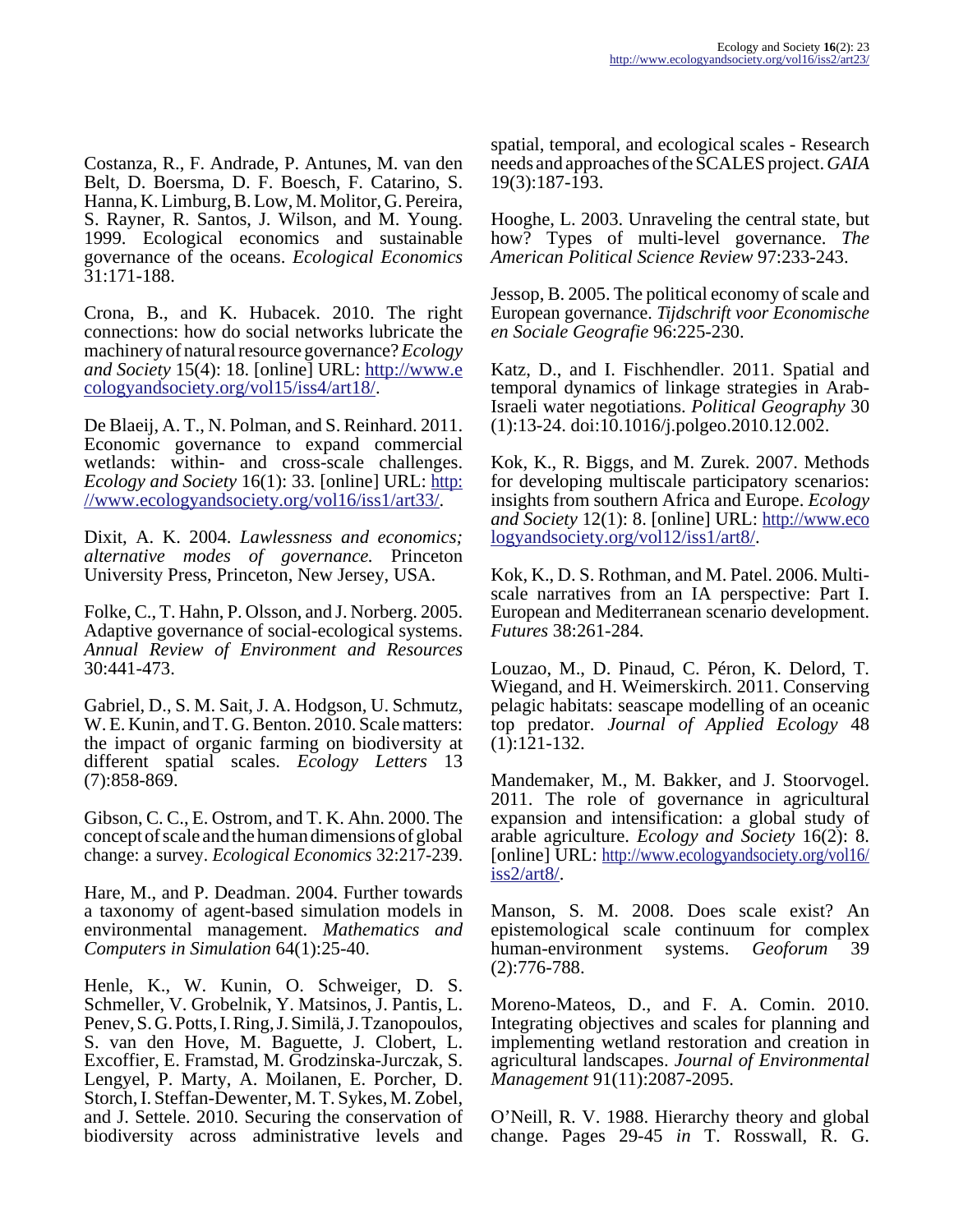Woodmansee, and P. G. Risser, editors. *Scales and global change. Spatial and temporal variability in biospheric and geospheric processes.* SCOPE 35, John Wiley & Sons, Chichester, UK.

Ostrom, E. 1999. *Self-governance and forest resources.* Occasional Paper no. 20, Center for International Forestry Research, Bogor, Indonesia.

Pelosi, C., M. Goulard, and G. Balent. 2010. The spatial scale mismatch between ecological processes and agricultural management: Do difficulties come from underlying theoretical frameworks? *Agriculture, Ecosystems and Environment* 139(4):455-462.

Pierre, J., editor. 2000. *Debating governance: authority, steering and democracy.* Oxford University Press, Oxford, UK.

Rhodes, R. A. W. 1996. The new governance: governing without government. *Political Studies* 44:652-667.

Sayre, N. F. 2005. Ecological and geographical scale: parallels and potential for integration. *Progress in Human Geography* 29(3):276-290.

Schoorl, J. M., and A. Veldkamp. 2006. Multiscale soil-landscape process modeling. Pages 417-435 *in* S. Grunwald, editor. *Environmental soil-landscape modeling: geographic information technologies and pedometrics*. CRC Press / Taylor & Francis, Boca Raton, Florida, USA.

Silver, J. J. 2008. Weighing in on scale: synthesizing disciplinary approaches to scale in the context of building interdisciplinary resource management. *Society & Natural Resources* 21(10):921-929.

Termeer, C. J. A. M., A. Dewulf, and M. van Lieshout. 2010. Disentangling scale approaches in governance research: comparing monocentric, multilevel, and adaptive governance. *Ecology and Society* 15(4): 29. [online] URL: [http://www.ecolog](http://www.ecologyandsociety.org/vol15/iss4/art29/) [yandsociety.org/vol15/iss4/art29/](http://www.ecologyandsociety.org/vol15/iss4/art29/).

Turnhout, E., and S. Boonman-Berson. 2011. Databases, scaling practices, and the globalization of biodiversity. *Ecology and Society* 16(1): 35. [online] URL: [http://www.ecologyandsociety.org/vol16/](http://www.ecologyandsociety.org/vol16/iss1/art35/) [iss1/art35/](http://www.ecologyandsociety.org/vol16/iss1/art35/).

van Apeldoorn, D. F., K. Kok, M. P. W. Sonneveld, and T. (A.) Veldkamp. 2011. Panarchy rules: rethinking resilience of agroecosystems, evidence from Dutch dairy-farming. *Ecology and Society* 16 (1): 39. [online] URL: [http://www.ecologyandsociety.](http://www.ecologyandsociety.org/vol16/iss1/art39/) [org/vol16/iss1/art39/](http://www.ecologyandsociety.org/vol16/iss1/art39/).

van der Horst, D., and S. Vermeylen. 2010. Spatial scale and social impacts of biofuel production. *Biomass and Bioenergy* doi:10.1016/j. biombioe.2010.11.029.

van der Veen, A., and G. Tagel. 2011. Effect of policy interventions on food security in Tigray, Northern Ethiopia. *Ecology and Society* 16(1): 18. [online] URL: [http://www.ecologyandsociety.org/vol16/](http://www.ecologyandsociety.org/vol16/iss1/art18/) [iss1/art18/](http://www.ecologyandsociety.org/vol16/iss1/art18/).

van Kersbergen, K., and F. van Waarden. 2004. Governance as a bridge between disciplines: crossdisciplinary inspiration regarding shifts in governance and problems of governability, accountability and legitimacy. *European Journal of Political Research* 43:143-171.

van Lieshout, M., A. Dewulf, N. Aarts, and C. Termeer. 2011. Do scale frames matter? Scale frame mismatches in the decision making process of a "mega farm" in a small Dutch village. *Ecology and Society* 16(1): 38. [online] URL: [http://www.ecolog](http://www.ecologyandsociety.org/vol16/iss1/art38/) [yandsociety.org/vol16/iss1/art38/](http://www.ecologyandsociety.org/vol16/iss1/art38/).

Veldkamp, A. 2009. Investigating land dynamics: future research perspectives. *Journal of Land Use Science* 4(1-2):5-14.

Veldkamp, A., A. C. Van Altvorst, R. Eweg, E. Jacobsen, A. Van Kleef, H. Van Latesteijn, S. Mager, H. Mommaas, P. J. A. M. Smeets, L. Spaans, and J. C. M. Van Trijp. 2009. Triggering transitions towards sustainable development of the Dutch agricultural sector: TransForum's approach. *Agronomy for Sustainable Development* 29  $(1):87-96.$ 

Veldkamp, T., N. Polman, S. Reinhard, and M. Slingerland. 2011. From scaling to governance of the land system: bridging ecological and economic perspectives. *Ecology and Society* 16(1): 1. [online] URL: [http://www.ecologyandsociety.org/vol16/iss1/](http://www.ecologyandsociety.org/vol16/iss1/art1/) [art1/.](http://www.ecologyandsociety.org/vol16/iss1/art1/)